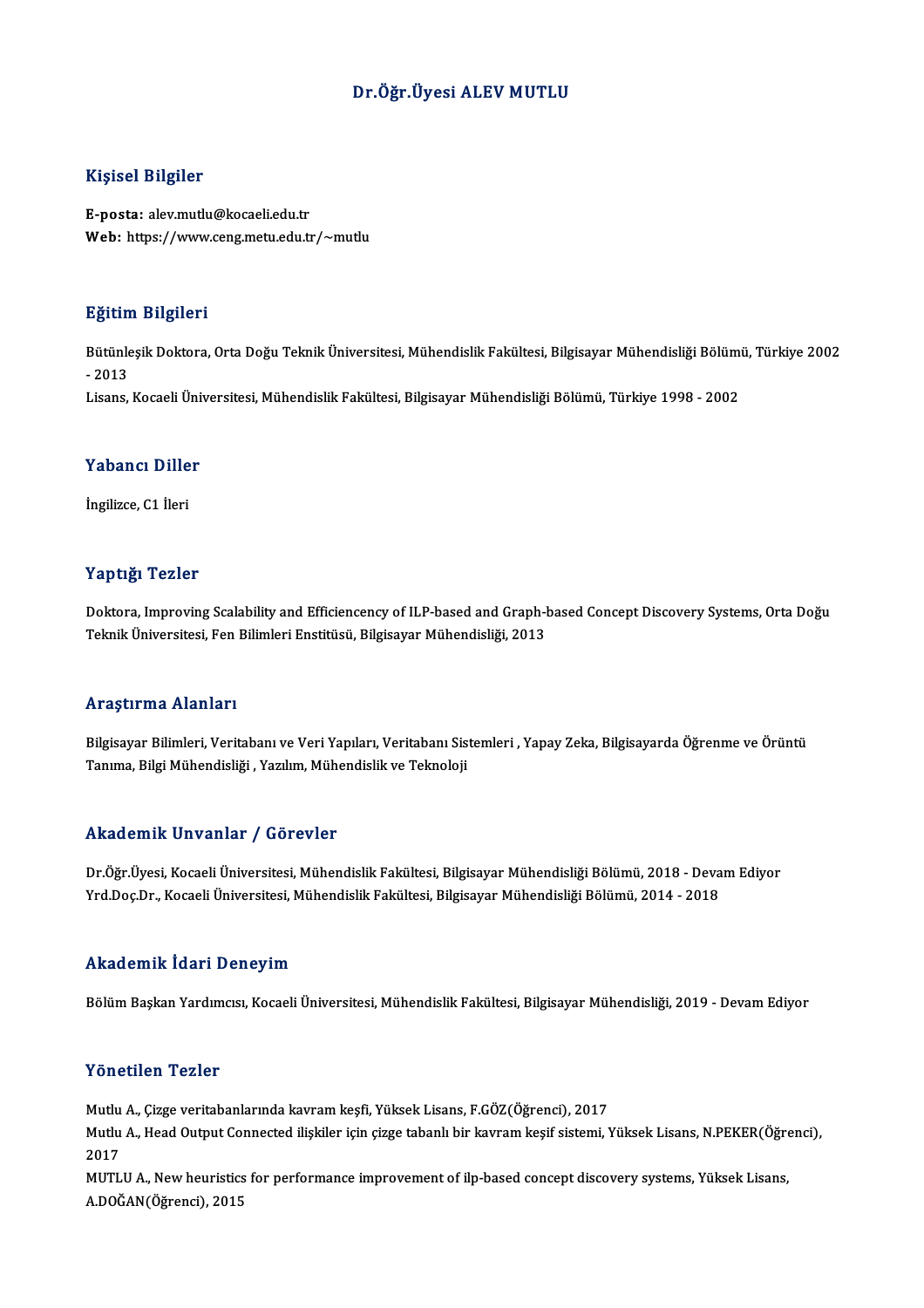### SCI, SSCI ve AHCI İndekslerine Giren Dergilerde Yayınlanan Makaleler

CI, SSCI ve AHCI İndekslerine Giren Dergilerde Yayınlanan Makaleler<br>I. SkySlide: A Hybrid Method for Landslide Susceptibility Assessment based on Landslide-Occurring<br>Pata Only SBS1 vs 11<br>SkySlide: *A*<br>Data Only Data Only<br>Mutlu A., Göz F. Computer Journal, cilt.0, sa.0, 2020 (SCI Expanded İndekslerine Giren Dergi) Mutlu A., Göz F.<br>Computer Journal, cilt.0, sa.0, 2020 (SCI Expanded Indekslerine Giren Dergi)<br>II. IFIT: an unsupervised discretization method based on the Ramer-Douglas-Peucker algorithm<br>Mutly A. Cöz E. Althylut O Computer Journal, cilt.0, sa.<br>IFIT: an unsupervised d<br>Mutlu A., Göz F., Akbulut O.<br>TURKISH JOURNAL OF ELE IFIT: an unsupervised discretization method based on the Ramer-Douglas-Peucker algorithm<br>Mutlu A., Göz F., Akbulut O.<br>TURKISH JOURNAL OF ELECTRICAL ENGINEERING AND COMPUTER SCIENCES, cilt.27, sa.3, ss.2344-2360, 2019<br>(SCI Mutlu A., Göz F., Akbulut O.<br>TURKISH JOURNAL OF ELECTR<br>(SCI İndekslerine Giren Dergi)<br>Cranh Basad Cansant Dissa TURKISH JOURNAL OF ELECTRICAL I<br>
(SCI Indekslerine Giren Dergi)<br>
III. Graph-Based Concept Discovery<br>
MUTHIA KARAGÖZ B KATURUSU Y (SCI İndekslerine Giren Dergi)<br>Graph-Based Concept Discovery<br>MUTLU A., KARAGÖZ P., Kavurucu Y.<br>ENCYCLOPEDIA OF INFORMATION S MUTLU A., KARAGÖZ P., Kavurucu Y.<br>ENCYCLOPEDIA OF INFORMATION SCIENCE AND TECHNOLOGY, 4TH EDITION, ss.1974-1983, 2018 (SCI İndekslerine Giren Dergi) ENCYCLOPEDIA OF INFORMATION SCIENCE AND TECHNOLOGY, 4TH EDITION, ss.1974-1983, 2018 (SCI<br>Indekslerine Giren Dergi)<br>IV. A comparative study for landslide susceptibility mapping using GIS-based multi-criteria decision<br>analys Indekslerine Giren Dergi)<br>A comparative study for landslide susceptibility mapping using GIS-based mul<br>analysis (MCDA), logistic regression (LR) and association rule mining (ARM)<br>ERENER A MUTHI A Duggun H S ERENER A., MUTLU A., Duzgun H. S. analysis (MCDA), logistic regression (LR) and association rule mining (ARM) V. Policy-based memoization for ILP-based concept discovery systems<br>Mutlu A., KARAGÖZ P. ENGINEERING GEOLOGY, cilt.203, ss.45-55, 2016 (SCI İndekslerine Giren Dergi) JOURNAL OF INTELLIGENT INFORMATION SYSTEMS, cilt.46, sa.1, ss.99-120, 2016 (SCI İndekslerine Giren Dergi) Mutlu A., KARAGÖZ P.<br>JOURNAL OF INTELLIGENT INFORMATION SYSTEMS, cilt.46, sa.1, ss.99-120, 2016 (SCI Ind<br>VI. Improving Hit Ratio of ILP-based Concept Discovery System with Memoization<br>Mutly A. Sophal P. Mutlu A., Senkul P.<br>COMPUTER JOURNAL, cilt.57, sa.1, ss.138-153, 2014 (SCI İndekslerine Giren Dergi) Improving Hit Ratio of ILP-based Concept Discovery System with Memoiz<br>Mutlu A., Senkul P.<br>COMPUTER JOURNAL, cilt.57, sa.1, ss.138-153, 2014 (SCI İndekslerine Giren Dergi)<br>Improving the esclebility of H.P. based multi pelat Mutlu A., Senkul P.<br>COMPUTER JOURNAL, cilt.57, sa.1, ss.138-153, 2014 (SCI İndekslerine Giren Dergi)<br>VII. Improving the scalability of ILP-based multi-relational concept discovery system through<br>nanallelization COMPUTER JOUR<br>Improving the<br>parallelization<br>MUTULA Seplu Improving the scalability of II<br>parallelization<br>MUTLU A., Senkul P., Kavurucu Y.<br>KNOWLEDGE BASED SYSTEMS 2 parallelization<br>MUTLU A., Senkul P., Kavurucu Y.<br>KNOWLEDGE-BASED SYSTEMS, cilt.27, ss.352-368, 2012 (SCI İndekslerine Giren Dergi)

## Diğer Dergilerde Yayınlanan Makaleler

- I. Dijital Kütüphanelerde Dokümanlardan Bilgi Geri Kazanımı için Kul anılan Güncel Teknolojiler: 1 Der gilen de Tay<br>Dijital Kütüphanele<br>Derleme Çalışması<br>Mutlu A. Abdisamad Dijital Kütüphanelerde Dokümanlardan Bilgi Geri Kazanımı<br>Derleme Çalışması<br>Mutlu A., Abdisamad M. A. , Kabasakal O., Göz F., Tüfekçi Ö., Küçük K.<br>Dürge Üniversitesi Bilim ve Telmeleji Dergisi, silt 9, sa 1, ss 79, 99, 20 <mark>Derleme Çalışması</mark><br>Mutlu A., Abdisamad M. A. , Kabasakal O., Göz F., Tüfekçi Ö., Küçük K.<br>Düzce Üniversitesi Bilim ve Teknoloji Dergisi, cilt.9, sa.1, ss.79-90, 2021 (Hakemli Üniversite Dergisi)<br>The Bole of Self Efficeau Mutlu A., Abdisamad M. A. , Kabasakal O., Göz F., Tüfekçi Ö., Küçük K.<br>Düzce Üniversitesi Bilim ve Teknoloji Dergisi, cilt.9, sa.1, ss.79-90, 2021 (Hakemli Üniversite Dergisi)<br>II. The Role of Self-Efficacy and Perceived En Düzce Üniversitesi Bilim ve Teknoloji Derg<br>The Role of Self-Efficacy and Perceiv<br>Continuous Use Intention of Scratch<br>Arnes L. Oney Durdy B. Muthy A The Role of Self-Efficacy and<br>Continuous Use Intention of S<br>Arpacı İ., Onay Durdu P., Mutlu A. Continuous Use Intention of Scratch<br>Arpacı İ., Onay Durdu P., Mutlu A.<br>International Journal of E-Adoption , cilt.11, sa.2, ss.1-12, 2019 (ESCI İndekslerine Giren Dergi) III. Landslide Susceptibility Assessment Using Skyline Operator And Majority Voting International Journal of E-Adoption<br>Landslide Susceptibility Assessn<br>Mutlu A., Göz F., Koksal K., Erener A.<br>Sekawya Üniversitesi Een Bilimleri Er Landslide Susceptibility Assessment Using Skyline Operator And Majority Voting<br>Mutlu A., Göz F., Koksal K., Erener A.<br>Sakarya Üniversitesi Fen Bilimleri Enstitüsü Dergisi, cilt.23, sa.5, ss.782-787, 2019 (Diğer Kurumların Mutlu A., G<br>Sakarya Ül<br>Dergileri)<br>Guiding S Sakarya Üniversitesi Fen Bilimleri Enstitüsü Dergisi, cilt.23, sa.5, ss.782-787, 2019 (Diğer Kurumların Hakemli<br>Dergileri)<br>IV. Guiding Search in Relational Pathfinding-based Concept Discovery via Bivariate Statistical Meth Dergileri)<br>IV. Guiding Search in Relational Pathfinding-based Concept Discovery via Bivariate Statistical Methods<br>Mutlu A., Göz F., Zeren H. Guiding Search in Relational Pathfinding-based Concept Discovery via Bivariate Statistical Methods<br>Mutlu A., Göz F., Zeren H.<br>International Journal of Intelligent Systems and Applications in Engineering, cilt.7, sa.3, ss.1 Mutlu A., Göz F., Zer<br>International Journ<br>Üniversite Dergisi)<br>Cranh Bonrosant International Journal of Intelligent Systems and Applications in Engineering, ci<br>Üniversite Dergisi)<br>V. Graph Representation of Relational Database for Concept Discovery<br>Isde M. KAVURUCU V. MUTULA Universite Dergisi)<br>Graph Representation of Rela<br>Igde M., KAVURUCU Y., MUTLU A.<br>Presedia...Sosial and Pehavioral.
	- Igde M., KAVURUCU Y., MUTLU A.<br>Procedia Social and Behavioral Sciences, cilt.195, ss.1981-1989, 2015 (Diğer Kurumların Hakemli Dergileri)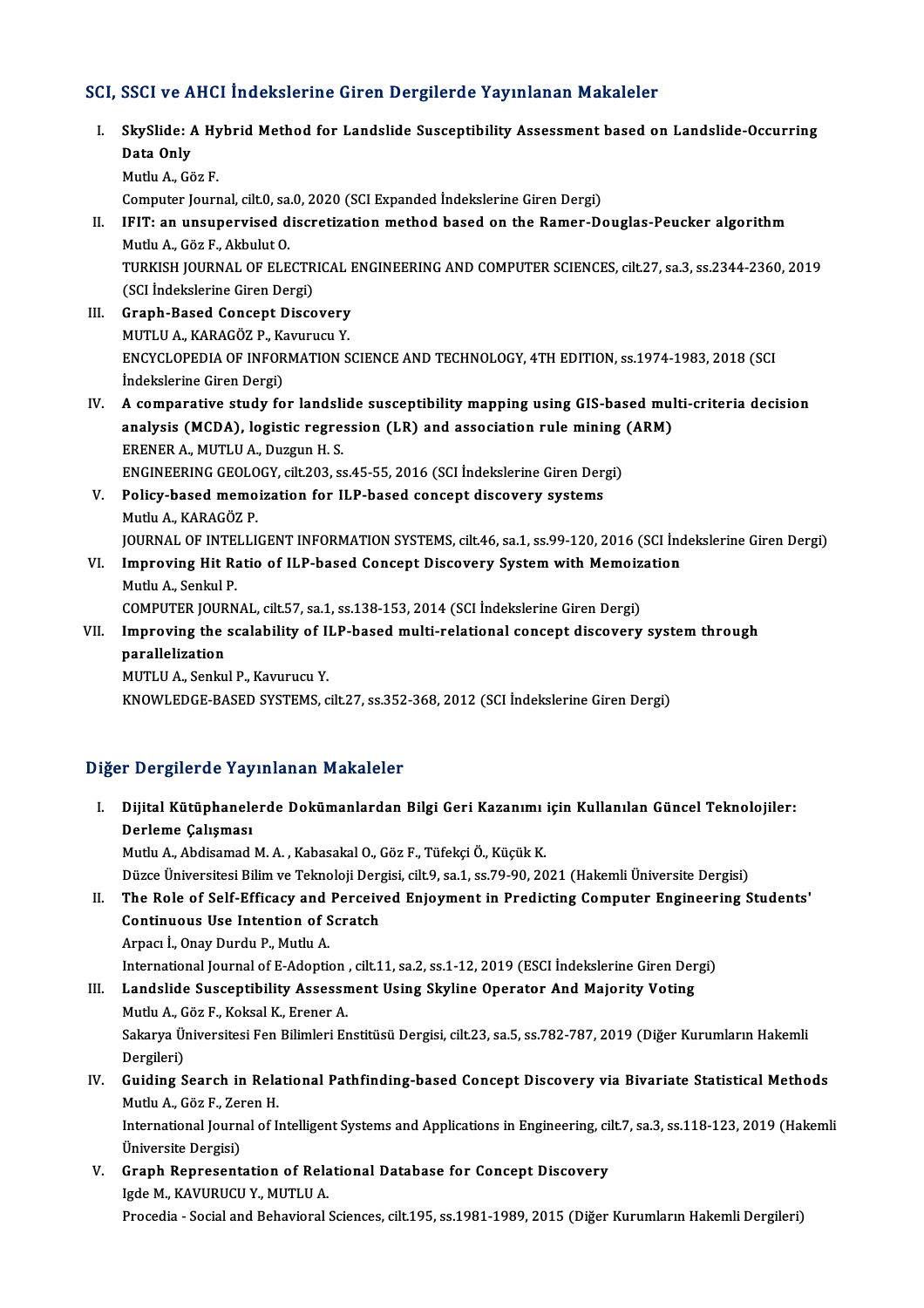VI. Using Graphs in Multi Relational Data Mining Using Graphs in Multi Relatio<br>Igde M., KAVURUCU Y., MUTLU A.<br>DENİZ HARR QKULU DENİZ BİLİM DENİZ HARP OKULU DENİZ BİLİMLERİ VE MÜHENDİSLİĞİ DERGİSİ, cilt.11, ss.19-33, 2015 (Diğer Kurumların<br>Hakemli Dergileri) Igde M., KAVURUC<mark>U</mark><br>DENİZ HARP OKUL<br>Hakemli Dergileri)<br>Vel Arkedesi And DENİZ HARP OKULU DENİZ BİLİMLERİ VE MÜHENDİSLİĞİ DERGİSİ, cilt.11, ss.19-33<br>Hakemli Dergileri)<br>VII. Yol Arkadasi Android tabanli Sistemler Icin Bir Araba Imecesi Uygulamasi<br><sup>İlban A</sup>. MUTU A

## Hakemli Dergileri)<br>**Yol Arkadasi And<br>İlhan A., MUTLU A.**<br>Seleuk Universitesi Yol Arkadasi Android tabanli Sistemler Icin Bir Araba Imecesi Uygulamasi<br>İlhan A., MUTLU A.<br>Selcuk Universitesi Muhendislik, Bilim ve Teknoloji Dergisi, cilt.2, ss.16-25, 2014 (Diğer Kurumların Hakemli<br>Dergileri)

İlhan A., M<br>Selcuk Uni<br>Dergileri)

# Dergileri)<br>Kitap & Kitap Bölümleri

- I. Graph-Based Concept Discovery p & KRap Bordmior<br>Graph-Based Concept Discovery<br>MUTLU A., KARAGÖZ P., KAVURUCU Y.<br>Engyslanedia of Information Science of Encyclopedia of Information Science and Technology, Fourth Edition, Mehdi Khosrow-Pour, D.B.A., Editör, IGI<br>Global, 2018 MUTLU A., KA<br>Encyclopedia<br>Global, 2018 Encyclopedia of Information Science and Technology, Fourth Edition, M<br>Global, 2018<br>II. A Graph-Based Concept Discovery Method for n-Ary Relations<br>Abou N.C. MUTHUA, Karagar P.
- Global, 2018<br>**A Graph-Based Concept Disco**<br>Abay N. C. , MUTLU A., Karagoz P.<br><sup>Big</sup> Data Anakitiss and Knowledg: Big Data Analytics and Knowledge Discovery, Sanjay Madria, Takahiro Hara:, Editör, Springer International Publishing, ss.391-402, 2015 Abay N. C., MUTLU A., Karagoz P.

### Hakemli Kongre / Sempozyum Bildiri Kitaplarında Yer Alan Yayınlar

akemli Kongre / Sempozyum Bildiri Kitaplarında Yer Alan Yayınlar<br>I. Learning to Rank for Text Summarization: Revisiting the Features and Methods for Turkish Bank<br>Pecuments *Jimi* Aongi<br>Learning to<br>Documents Learning to Rank for Text Summarization:<br>Documents<br>GÖZ F., Şener F., MUTLU A., KÜÇÜK K., Temur M.<br>2021 International Conference on INnovationa.

Documents<br>GÖZ F., Şener F., MUTLU A., KÜÇÜK K., Temur M.<br>2021 International Conference on INnovations in Intelligent SysTems and Applications (INISTA), Kocaeli, Türkiye, 302 F., Şener F., MUTL<br>2021 International Co.<br>25 - 27 Ağustos 2021<br>Türkee Metinlandan 2021 International Conference on INnovations in Intelligent SysTems and Applications (INISTA),<br>25 - 27 Ağustos 2021<br>II. Türkçe Metinlerden Anahtar Kelime Çıkarma için Merkezilik Ölçütlerinin İncelenmesi<br>607 E. MUTUJA, KÜÇÜ

- 25 27 Ağustos 2021<br>II. Türkçe Metinlerden Anahtar Kelime Çıkarma için Merkezilik Ölçütlerinin İncelenmesi<br>GÖZ F., MUTLU A., KÜÇÜK K., Temur M., GÜN A. Türkçe Metinlerden Anahtar Kelime Çıkarma için Merkezilik Ölçütlerinin İncelenmesi<br>GÖZ F., MUTLU A., KÜÇÜK K., Temur M., GÜN A.<br>29. IEEE SİNYAL İŞLEME VE İLETİŞİM UYGULAMALARI KURULTAYI, İstanbul, Türkiye, 09 Haziran 2021<br> GÖZ F., MUTLU A., KÜÇÜK K., Temur M., GÜN A.<br>29. IEEE SİNYAL İŞLEME VE İLETİŞİM UYGULAMALARI KURULTAYI,<br>III. Ultrasonic Power Calculation by Linear Regression Method<br>Karabëga B. MUTLU A. Catin E. Özdingia M. Durmus H. O.
- 29. IEEE SİNYAL İŞLEME VE İLETİŞİM UYGULAMALARI KU<br>Ultrasonic Power Calculation by Linear Regression<br>Karaböce B., MUTLU A., Çetin E., Özdingiş M., Durmuş H. O.<br>2020 IEEE International Instrumentation and Messuremen III. Ultrasonic Power Calculation by Linear Regression Method<br>Karaböce B., MUTLU A., Çetin E., Özdingiş M., Durmuş H. O.<br>2020 IEEE International Instrumentation and Measurement Technology Conference (I2MTC), Dubrovnik, Cro Karaböce B., MUTLU<br>2020 IEEE Internation<br>25 - 28 Mayıs 2020<br>Comnarison of Qu 2020 IEEE International Instrumentation and Measurement Technology Conference (I2MTC), Dubr<br>25 - 28 Mayıs 2020<br>IV. Comparison of Querying Performance of Neo4j on Graph and Hyper-graph Data Model<br>Frdemir M. CÖZ E. MUTUJA, K
- 25 28 Mayıs 2020<br>Comparison of Querying Performance<br>Erdemir M., GÖZ F., MUTLU A., KARAGÖZ P.<br>11th International Conference en Knowled Comparison of Querying Performance of Neo4j on Graph and Hyper-graph Data Model<br>Erdemir M., GÖZ F., MUTLU A., KARAGÖZ P.<br>11th International Conference on Knowledge Discovery and Information Retrieval, 16 - 19 Eylül 2019<br>In Erdemir M., GÖZ F., MUTLU A., KARAGÖZ P.<br>11th International Conference on Knowledge Discovery and Information Retrieval, 16 - 19 Eylül 201<br>11th Infuencee Oriented Topic Prediction: Investigating the Effect of Influence on
	-
- 11th International Conference on<br>Infuencee Oriented Topic Pre<br>Yükselen M., Mutlu A., Karagöz P.<br>M. Yukselen A. Mutlu B. Karagöz P. Yükselen M., Mutlu A., Karagöz P.<br>M. Yukselen, A. Mutlu, P. Karagoz, "Infuencee Oriented Topic Prediction: Investigating the Effect of Influence on the Yükselen M., Mutlu A., Karagöz P.<br>M. Yukselen, A. Mutlu, P. Karagoz, "Infuencee Oriented Topic Prediction: Investigating the Effect of Influer<br>Author, The 9th International Conference on Web Intelligence, Seoul, Güney Kore

VI. Analysis of Ramer-Douglas-Peucker algorithmas a discretizationmethod Ramer Douglas Peucker Author, The 9th International Conference on Web Intellige<br>Analysis of Ramer-Douglas-Peucker algorithm as a<br>algoritmasinin ayriklaştirma yöntemi olarak analizi<br>CÖZE, MUTULA, AKRULUTO Analysis of Ramer-Douglas-<br>algoritmasinin ayriklaştirm<br>GÖZ F., MUTLU A., AKBULUT 0.<br>26th IEEE Signal Processing an

26th IEEE Signal Processing and Communications Applications Conference, SIU 2018, İzmir, Türkiye, 2 - 05 Mayıs<br>2018, ss.1-4 GÖZ F., MUTI<br>26th IEEE Sig<br>2018, ss.1-4<br>Learning L 26th IEEE Signal Processing and Communications Applications Conference, S<br>2018, ss.1-4<br>VII. Learning Logical Definitions of n-ary Relations in Graph Databases<br>CÖZE MITHHA

2018, ss.1-4<br>Learning Logica<br>GÖZ F., MUTLU A.<br>bo 13th Internatic

GÖZ F., MUTLU A.<br>he 13th International Conference on Hybrid Artifical Intelligence Systems, 20 - 22 Haziran 2018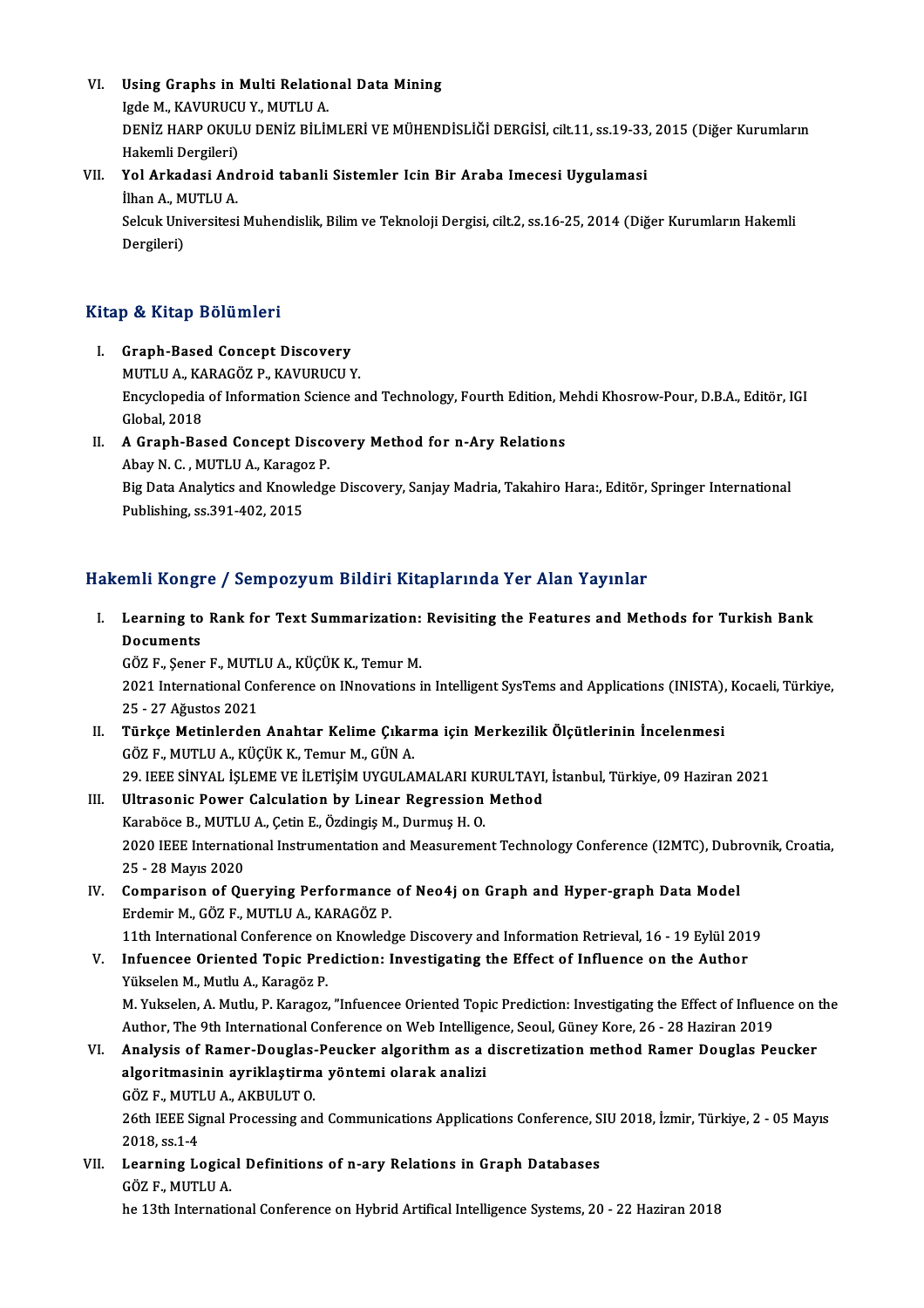| VIII.  | Analysis of Ramer-Douglas-Peucker Algorithm As a Discretization Method                                                                                                                  |
|--------|-----------------------------------------------------------------------------------------------------------------------------------------------------------------------------------------|
|        | GÖZ F, MUTLU A, AKBULUT O.                                                                                                                                                              |
| IX.    | 26th IEEE Signal Processing and Communications Applications Conference (SIU), İzmir, Türkiye, 2 - 05 Mayıs 2018<br>WEKA VERİ MADENCILIĞI ARACI IÇIN KISMI-OTOMATIK ARFFGIRDI OLUŞTURUCU |
|        | ÖZCAN H., MUTLU A.                                                                                                                                                                      |
|        | UMAS 2017, 11 - 13 Eylül 2017, ss.25-26                                                                                                                                                 |
| X.     | Learning Relational Patterns for Mutagenic Compounds<br>GÖZ F., MUTLU A.                                                                                                                |
|        | International Conference on Applications in Chemistry and Chemical Engineering, SARAYBOSNA, Bosna-Hersek, 11<br>- 15 Ekim 2017, ss 22                                                   |
| XI.    | <b>Concept Discovery in Graph Databases</b><br>GÖZ F., MUTLU A.                                                                                                                         |
|        | International Conference on Hybrid Artificial Intelligence Systems, İspanya, 21 - 23 Haziran 2017                                                                                       |
| XII.   | <b>Cosine Similarity based Pruning for Concept Discovery</b><br>DOĞAN A., MUTLU A., KARAGÖZ P.                                                                                          |
|        | 31st International Symposium on Computer and Information Sciences, 27 - 28 Ekim 2016                                                                                                    |
| XIII.  | A Graph path Counting Approach for Learning Head Output Connected Relations                                                                                                             |
|        | Bekar N., MUTLU A.                                                                                                                                                                      |
|        | 8th International Conference on Computational Collective Intelligence, 28 - 30 Eylül 2016                                                                                               |
| XIV.   | Scratch Programlama Ortamının Bilgisayar Mühendisliği Öğrencileri Tarafından Kabulü                                                                                                     |
|        | ARPACI İ., ONAY DURDU P., İNCEBACAK d., MUTLU A.                                                                                                                                        |
|        | 10th International Computer and Instructional Technologies Symposium (ICITS), 16 - 18 Mayıs 2016                                                                                        |
| XV.    | Scratch Programlama Ortaminin Bilgisayar Muhendisligi Ogrencileri Tarafindan Kabulu                                                                                                     |
|        | ARPACI İ., ONAY DURDU P., İncebacak D., MUTLU A.                                                                                                                                        |
|        | 10th Computers and Instructional Technologies Symposium (ICITS'16), Rize, Türkiye, 16 - 18 Mayıs 2016                                                                                   |
| XVI.   | Personalized time aware outdoor activity recommendation system<br>Rahimiaghdam S., KARAGÖZ P., MUTLU A.                                                                                 |
|        | Proceedings of the 31st Annual ACM Symposium on Applied Computing - SAC '16, Pisa, Italy, 4 - 08 Nisan 2016                                                                             |
| XVII.  | Graph based concept discovery in multi relational data                                                                                                                                  |
|        | KAVURUCU Y., MUTLU A., ENSARİ T.                                                                                                                                                        |
|        | 2016 6th International Conference - Cloud System and Big Data Engineering (Confluence), Hindistan, 14 - 15 Ocak                                                                         |
|        | 2016                                                                                                                                                                                    |
| XVIII. | UYMS Arastirma Egilimleri Bir Sistematik Esleme Calismasi                                                                                                                               |
|        | Tudaliev N., Bilgin B., Gencay D., Durdu P.O., Incebacak D., MUTLU A.                                                                                                                   |
|        | Ulusal Yazilim Muhendisligi Sempozyumu, İzmir, Türkiye, 9 - 11 Eylül 2015                                                                                                               |
| XIX.   | Uyms Arastırma Egilimleri: Bir Sistematik Esleme Çalısması                                                                                                                              |
|        | TURDALIEV N., BILGIN B., DENIZ G., ONAY DURDU P., INCEBACAK D., MUTLU A.                                                                                                                |
|        | 9. Ulusal Yazılım Mühendisliği Sempozyumu, İzmir, Türkiye, 9 - 11 Eylül 2015, cilt.1483, ss.550-561                                                                                     |
| XX.    | A Path Finding based Method for Concept Discovery in Graphs                                                                                                                             |
|        | Abay C., MUTLU A., Karagoz P.                                                                                                                                                           |
|        | The 6th IEEE International Conference on Information, Intelligence, Systems and Applications, 6 - 10 Temmuz 2015                                                                        |
| XXI.   | A Graph-Based Concept Discovery Method for n-Ary Relations                                                                                                                              |
|        | Abay N. C., MUTLU A., KARAGÖZ P.                                                                                                                                                        |
|        | 17th International Conference on Big Data Analytics and Knowledge Discovery (DaWaK), Valencia, İspanya, 1 - 04                                                                          |
|        | Eylül 2015, cilt 9263, ss 391-402                                                                                                                                                       |

## Bilirkişi Raporları

İlirkişi Raporları<br>I. YAYIN HAKEMI Sanal Sürücü Simülatörü ile Acemi Sürücüleriçin Trafik Eğitimi<br>MUTI U A XIYI Kup<br>YAYIN H<br>MUTLU A.